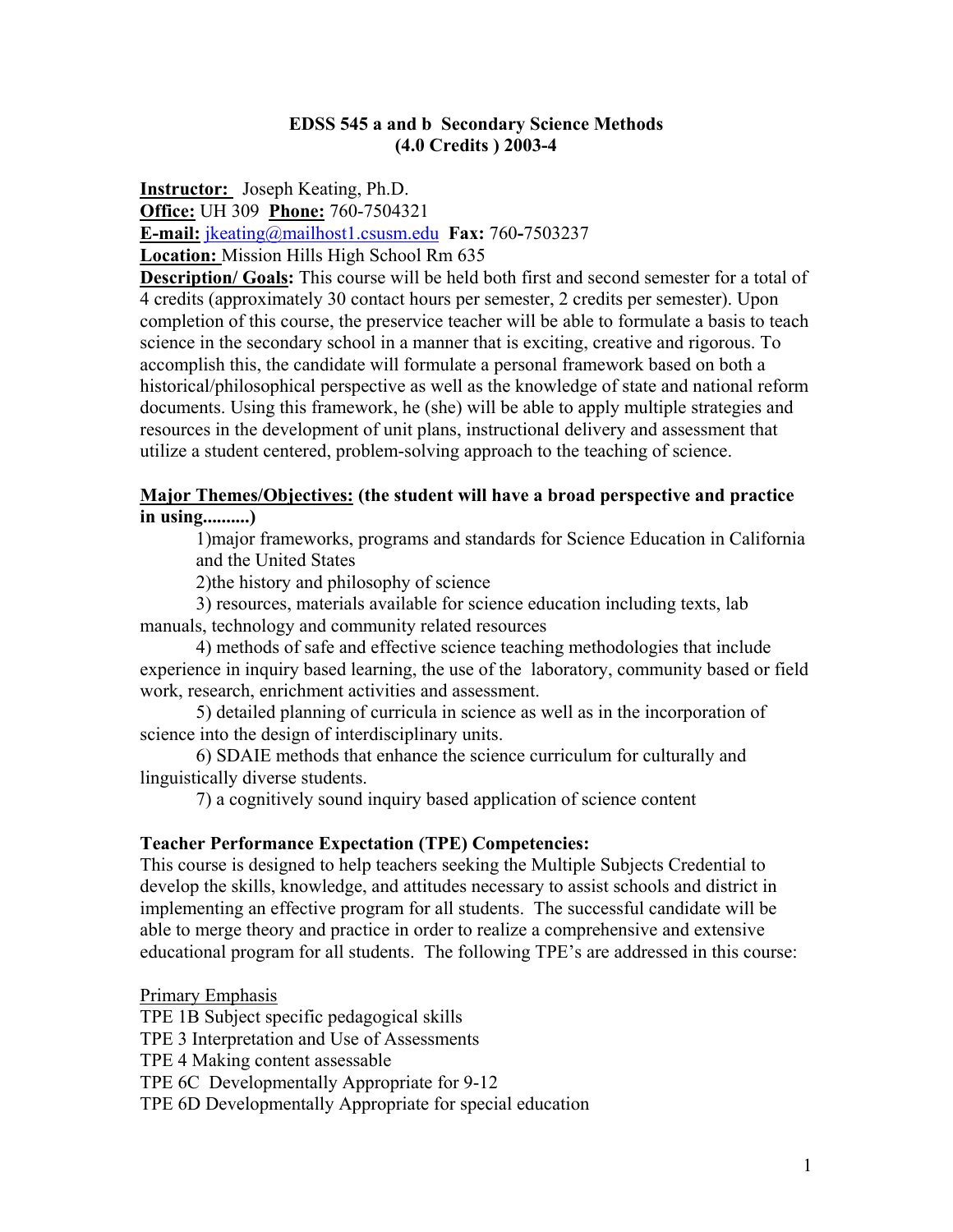### TPE 9 Instructional Planning

TPE 10 Instructional Time

### Secondary Emphasis:

TPE 2 Monitoring student learning during instruction

- TPE 5 Student Engagement
- TPE 7 Teaching Second Language Learners
- TPE 11 Social Environment
- TPE 12 Professional, Legal and Ethical Obligations
- TPE 13 Professional Growth

## **Required Texts:**

Science Instruction in the Middle and High School (Chiappetta and Koballa) California Frameworks in Science (State Dept of Education) under

:http://www.cde.ca.gov/cdepress/catalog/curriculum.html (see free downloads)

Inclusion of All Students (Choate) Used in other courses already

## **Optional Texts:**

The Demon Haunted World (Sagan)

The Structure of Scientific Revolutions (Kuhn)

California Safety Manual in Science (State Dept. of Education)

Use of Discrepant Events for K-12 Science Teachers (Aztec Press, Keating)

## **Schedule: approximately 20 seminars @ 10 seminars per semester @ 3.0 hrs.each from 5:30-8:30**

## **Attendance and Punctuality:**

Both are essential to completing all work satisfactorily. Only 50% of the potential value for an assignment can be credited for an assignment that is reviewed on a class that was missed including for late arrivals . Two absences in one semester will result in a minimum of one grade lower, Three absences will result in a non-passing grade (unless there are extenuating circumstances). Late arrivals will be penalized at the discretion of the instructor.

### **\*=Assignment/Reading due**

## **Fall Semester:**

#1 September (Monday)

- \***Read syllabus and ask questions**
- introductions/ discrepant event presentation "Mystery Box"
- Go over assignments for next class : sign up for dates for DE (pairs), Science Frameworks jigsaw, readings from Text

### #2 October\_\_\_\_ (Monday)

- **\*Science Frameworks and Standards Jigsaw Assignment**\* **#3 a-c**
- • **\*Discrepant Events (two-three pairs present) #6 a-b**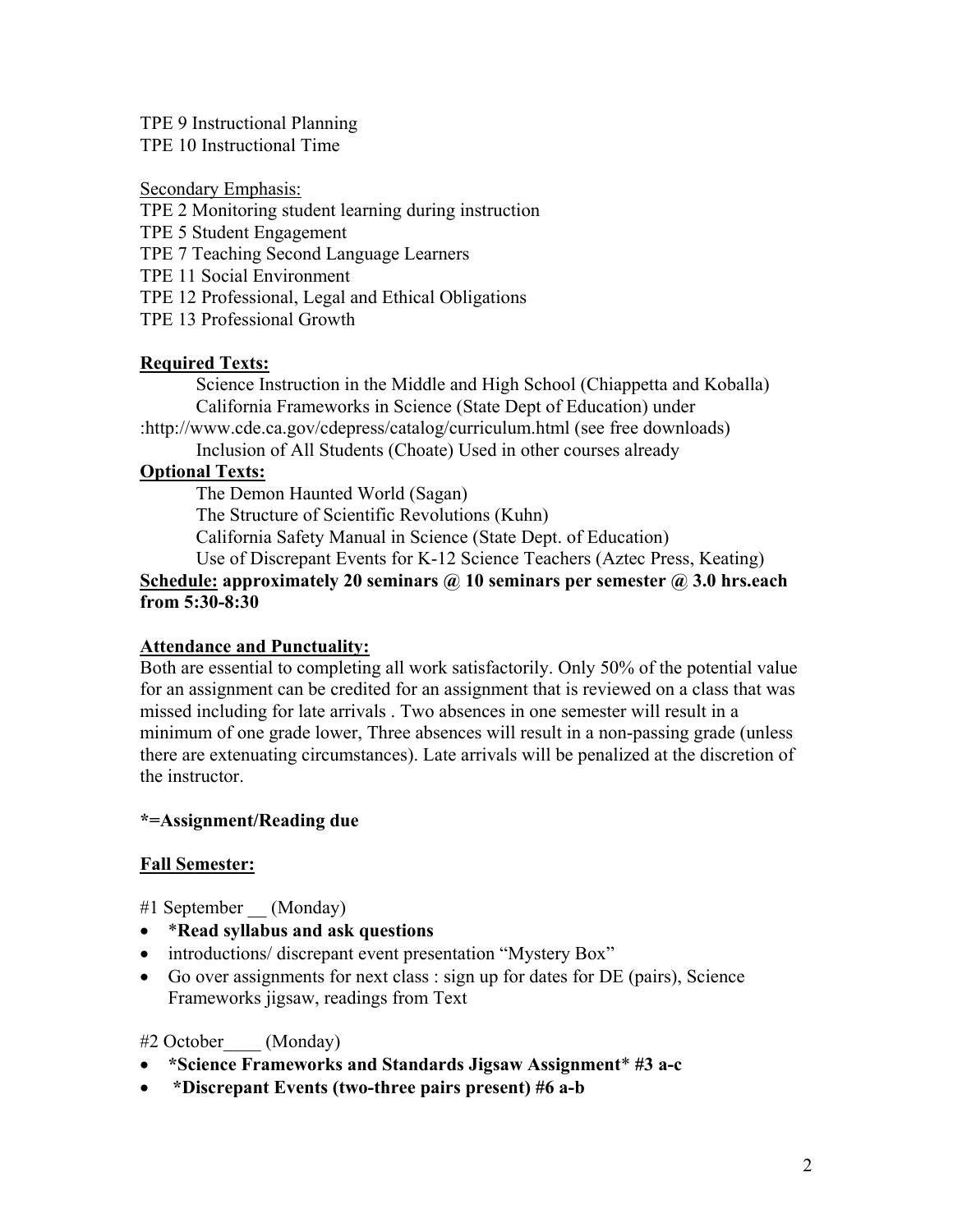• Go over assignments for next class: Readings due in Ch 1-2 (Nature of Science, History of Science Education )

## #3 October\_\_\_\_\_ (Monday)

- **\*Discrepant Events (two-three pairs) #6 a-b**
- **\*The use of Inquiry Based/Open ended science experiments (in class)**
- **\* Science Methods Textbook Discussion**(Chap 1-2 due)\* **#2**
- Go over assignments for next class: Readings Ch 3 and 4

### #4 November (Monday)

- **\*discrepant event presentations (two-three pairs)\* #6 a-b**
- **\* discussion of science teaching observation sheet and science safety issues with master teacher**
- **\* Reading discussion due** (Ch 3 and 4)\* **#2**
- Go over assignments for next class: readings Ch 9 (science safety); observation of science teaching; discussion notes from master teacher safety procedures

### #5 November\_\_\_\_ (Monday)

- **\*discrepant event presentations (two-three pairs)\* #6 a-b**
- \* **Science Safety Manual or Flinn Scientific (see web site) (state dept of ed optional), and discussion with master teacher (California) #9b, \*Reading Chapter 9 (Safety in the Lab) #2**
- **\* observation of science teacher assignment discussion (see handout) #9a**
- Go over assignments for next class next semester (see notes for second semester)

#6-7 December 4 (Saturday 9-3 at Wild Animal Park) Assignment #13

- Resources available at park and for school sites
- Implementation and analysis of grade level WAP curriculum guides
- Strategies for doing animal observation studies

#8 Open date (but required by end of semester) Assignment #12: attend a science related informal or formal event or presentation equivalent in time and effort to one class session (3 hrs). This could be a field trip, museum, lecture or some other equivalent experience that will assist you either directly or indirectly in becoming a science teacher and write a one page summary (and give 1-2 minute presentation to the class when completed). This report and oral presentation should include a summary of what you learned and how you will use it to help you in your own teaching.

#9-#10 Practicum/research: During student teaching or observation/participation (at site). Use time outside of formal class meetings for the following field assignments as outlined in the syllabus (theory to practice) : 1) Discrepant trial analysis and writeup; 2) Science Safety observation and interview with master science teacher; 3) Science teacher observation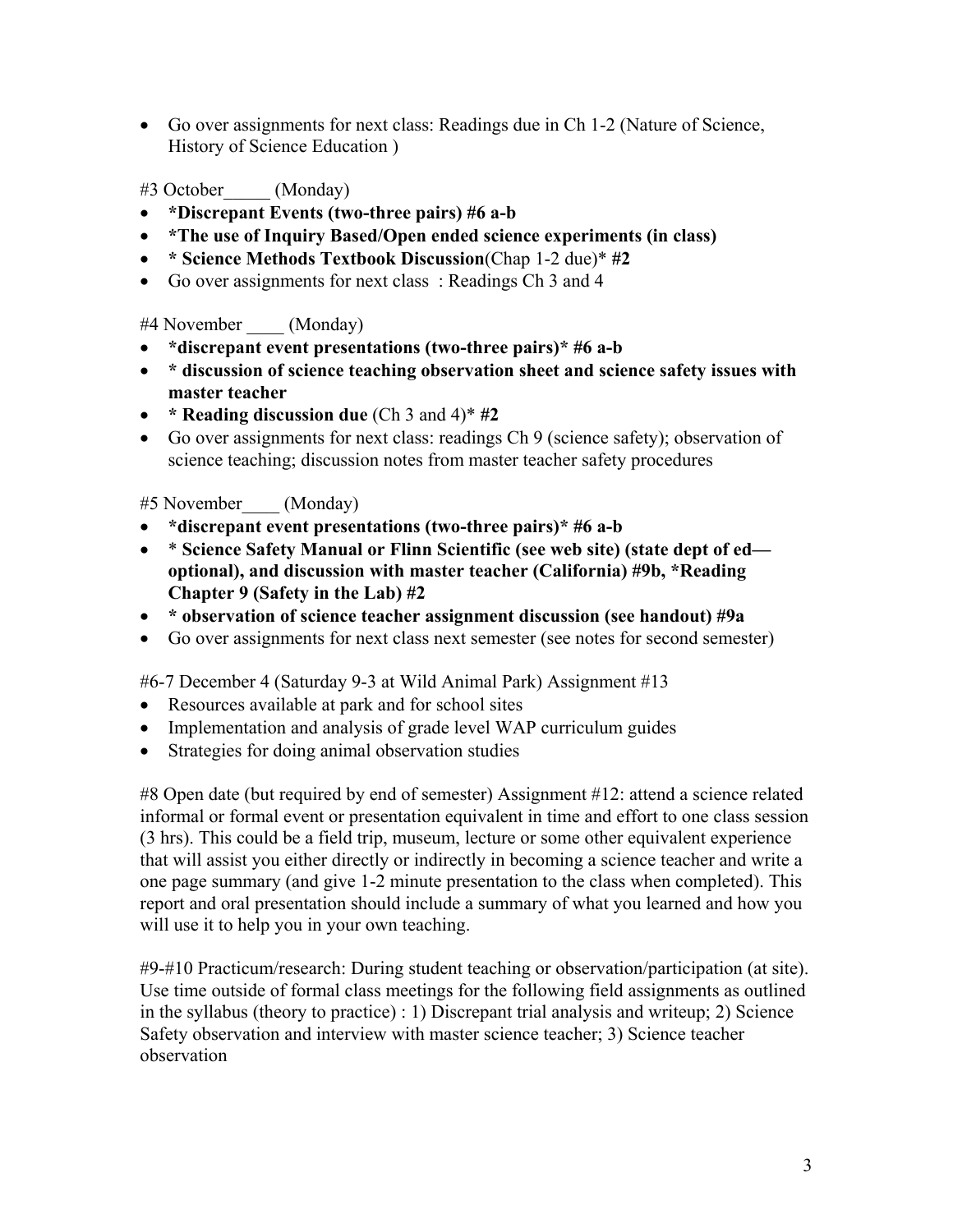**Spring Semester: (Proposed Sessions times TBA)—During Intercession Read and prepare notes, comments, questions from Ch 5,6,7, 8 ; Ch 10 Computers and Electronic Technology; Ch 11 Managing the Learning Environment and Part Four (Assessment in Science); Ch 12-13 Planning for instruction; Ch 14 and Part Five (Professional Development) Chapter 15 and Ch 13 in Choate: Science Instruction for Inclusion of all students** 

**Other assignments due this semester that could be completed during intercession:** 

- \*Internet resources #8 for science evaluation (please review three sites and include 1) copies of URL and a representative page; 2)justifiable rating and rationale (1-5); 3) applicable to you as a teacher or your students; ( how would you use it)
- **\*Video resources #5 (one taped science program)** bring and discuss 1) strengths and weaknesses; 2) rating and rationale (1-5) 3) potential application to science classroom
- **Science related personal reading #11** send title, other information including short summary/application and personal rating/review (due anytime during the semester) Discussion in class in class  $# 6$

#1 February \_\_\_\_\_(Monday)

- **\*Discussion of ratings of video resources #8 and internet resources #5**
- **\*Ch 5, 6, 7 Reading discussions due #2**
- Go over assignments for next class: Ch 8 and 10

#2 February (Monday) (no formal class meeting)

• **\*exploration and evaluation of a minimum of three computer software programs** at CSUSM, San Diego Co. Office of Education Computer Lab (Joe Rindone Center)—Linda Vista Drive or other appropriate field site

#3 February (Monday)

- **Discussion of three computer software resources #4:** bring and discuss 1) strengths and weaknesses; 2) rating and rationale (1-5) 3) potential application to science classroom
- **Discussion of Ch 8 and Ch 10 (Technology and Science) #2**
- Go over assignments for next class: Ch 11 and Ch 13 Choate; Science lab with SDAIE adaptation (and trial)

#4 March (Monday)

- **Science Lab modification and action research findings (SDAIE considerations) #7**
- **Discussion of Ch 11 and Choate Ch 13 #2**
- Go over assignments for next class: Ch 12-13

 As part of the student teaching: design and use an authentic assessment and compare to a more traditional assessment (action research) for the same topic area. In your report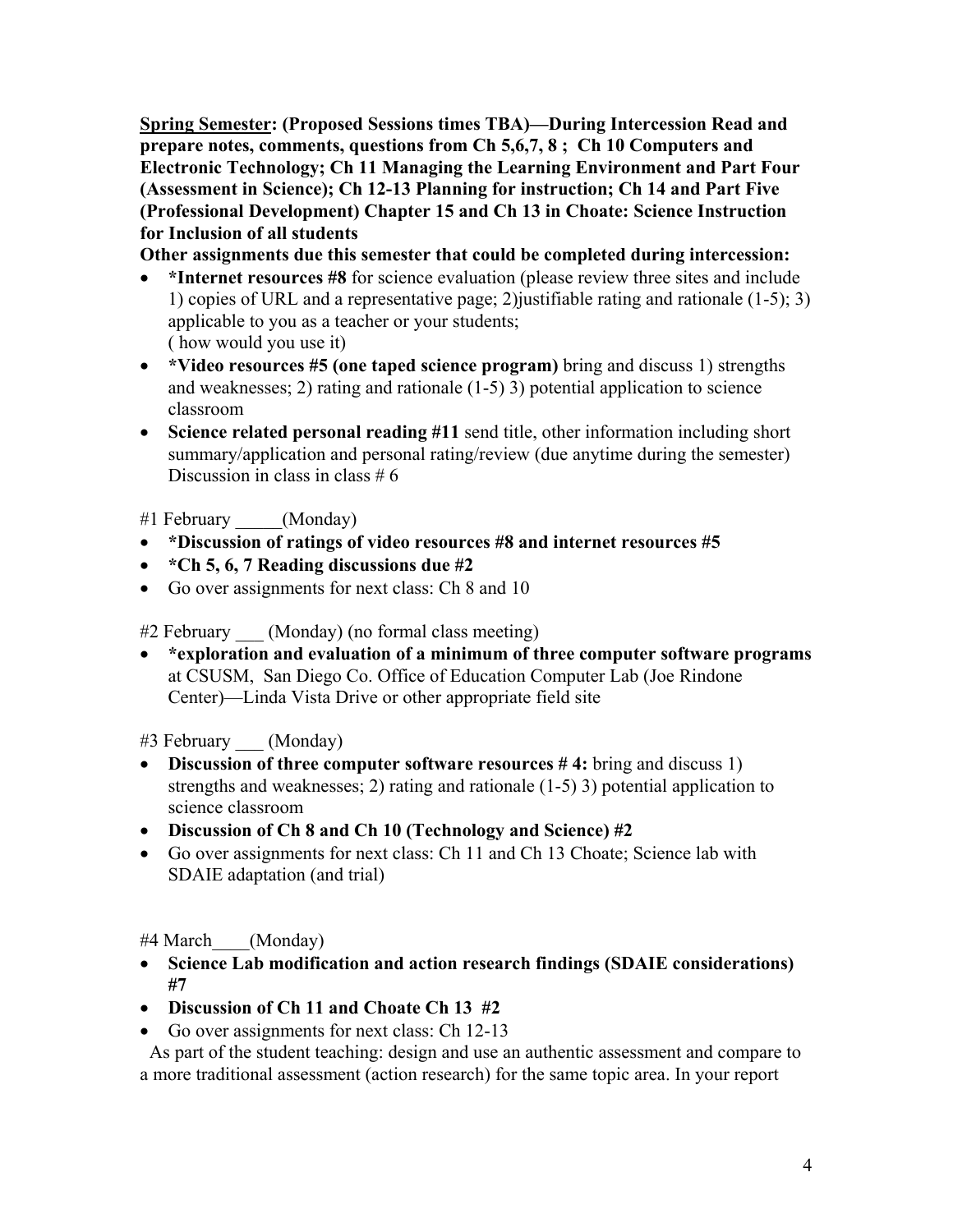include: lesson plan, both assessment forms and findings from this action research project.

# #5 March\_\_\_\_(Monday)

- **\*Present your report of the design and use an authentic assessment as compared to a more traditional assessment (action research) for the same topic area. In your report include: lesson plan, both assessment forms and findings from this action research project. #10**
- **Discussion of Ch 12-13 #2**
- Go over assignments for next class: Ch 14-15;

# #6 April\_\_\_\_(Monday)

- Enrichment activities for Science (Invention Convention, Odyssey of the Mind, Science Olympiad, Science Fair etc.)
- **Discussion of Ch 14-15 #2**
- **Discussion of High interest science related book reports #11** (overview of already emailed reviews)
- Go over assignments for next class: NONE

 $#7$  May  $(Monday)$ 

• Debriefing of course/student teaching/jobs: meet at restaurant

#8 Open date Assignment #12 ( required): attend a science related informal or formal event or presentation equivalent in time and effort to one class session. This could be a field trip, museum, lecture or some other equivalent experience that will assist you either directly or indirectly in becoming a science teacher and write a one page summary (and give 1-2 minute presentation to the class when completed). This report and oral presentation should include a summary of what you learned and how you will use it to help you in your own teaching.

#9-#10 Practicum/research Assignment : During student teaching or observation/participation (at site). Use time outside of formal class meetings for the following field assignments as outlined in the syllabus (theory to practice) : 1) Resource search and evaluation of internet and video resources; 2) Science lab modification design and findings from action research study; 3) Application of authentic vs. traditional assessment (design of instruments and findings from action research study).

**Assignments (by number)/Requirements:** (each will count as the points noted). The final grade for part a and b with be the % of total points earned that semester converted to a letter grade (90-100=A etc.) Assignments are due on time and will not be accepted late.

1) Attendance/participation (two pt. per class) (40 pts.)

2) Science Methods Text Readings/Discussion/Notes (12 readings @ 3pts.=36

# pts) **TPE 1B, 2, 3,4, 5, 6c, 6d, 7, 9, 10, 11, 12, 13**

3) Jigsaw of science frameworks and standards (10pts). **TPE 6C, 12, 13** 

4) Evaluation sheets on 3 computer programs (5 pts) **TPE 1B, 4, 5, 6C**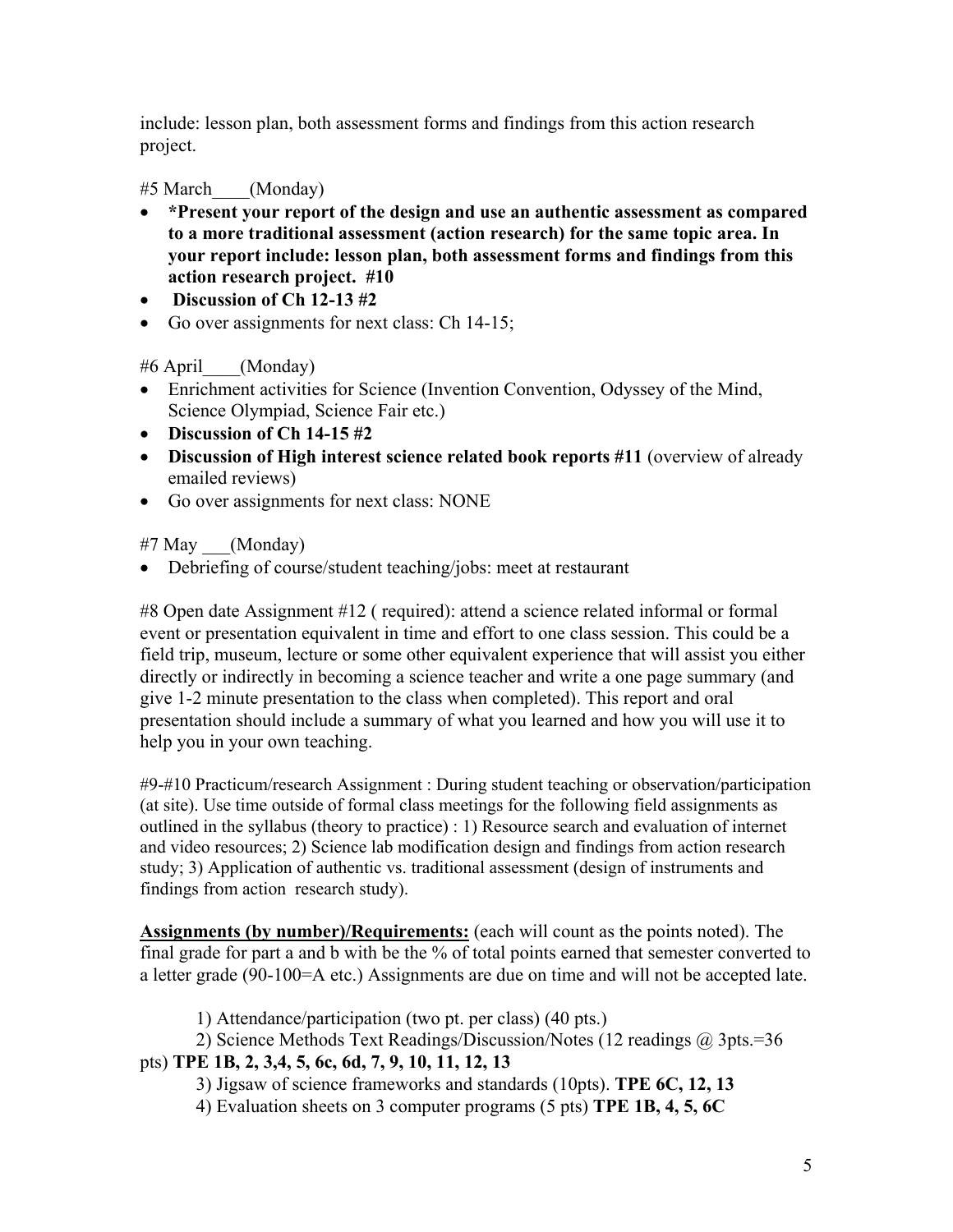5) Evaluation of science internet sites (5 pts) **TPE 1B, 4, 5, 6C**

 6) a-c Inquiry---Discrepant event presentation(s) (10 pts) **TPE 1B, 2, 3, 4, 5, 6c, 6d, 7, 9, 10, 11** 

 7) Science lab SDAIE modification and action research findings (10 pts) **TPE 1B, 2, 3, 4, 5, 6c, 6d, 7, 9, 10, 11** 

8) Evaluation sheet for Science video or TV resources (5pts). **TPE 1B, 4, 5, 6C** 

 9) a-b Observation of science lesson and evaluation of science safety strategies  $(10 + 5 \text{ pts} = 15 \text{ pts.})$  **TPE 1B, 2, 3, 4, 5, 6c, 6d, 7, 9, 10, 11** 

 10) Example and implementation of authentic assessment that uses a rubric and comparion to traditional assessment ( action research findings) (10 pts ) **TPE 2,3,4** 

11) Book Report on high interest science book (5 pts.) **TPE 12, 13** 

12) Open ended science related event or site both semesters (10  $\omega$  2 = 20 pts) **TPE 1B** 

 13) Strategies for implementing field trips at the high school level (WAP visit) (15 pts) **TPE 1B, 4, 5, 6c, 6d, 7, 9, 10, 11** 

Optional/Extra credit: (maximum 10 pts)

1) Directorship (5 pts.) **TPE 12, 13**

2) SDSEA or CSTA or other Conference in addition to open assignments (5 pts. one day) **TPE 12, 13** 

## **Points summary:**

**Fall Semester: Assignments #1 (20 pts); #2 (15 pts); #3 (10 pts); #6 (10 pts); #9 a-b (10+5); #12 (10 pts); #13 (15 pts) = 95 pts. Total** 

**Spring Semester: Assignments #1 (20 pts); # 2 (21 pts.); #4 (5 pts.); #5 (5 pts.); #7 (10 pts.); #8 (5 pts.); #10 (10 pts.); #11 (5 pts.); #12 (10 pts.) = 91 pts. Total** 

### **Assignment Overview (by number):**

**Assignment 1 Attendance** (each class counts 2 points) In the event of an absence any assignments due that night would receive only 50 % of the potential credit since you were not there to interact and discuss this assignment.

**Assignment 2 Science readings in texts** (36 points) Each chapter is assigned a value of three points that includes your notes (summary of major points, reflections, questions) and discussion of these with your colleagues. This is done using the honor system i.e. credit yourself.

### **Assignment 3 – California Science Framework and Standards** (10 pts)

Spirit of the assignment: to read a portion of the California Science Framework and the Standard for a particular science subject area grade 9-12. You will write your individual response to the readings. Then you will work with your grade level team to prepare and do a presentation to the class. It's important that you do the reading and the write-ups BEFORE you meet with your team.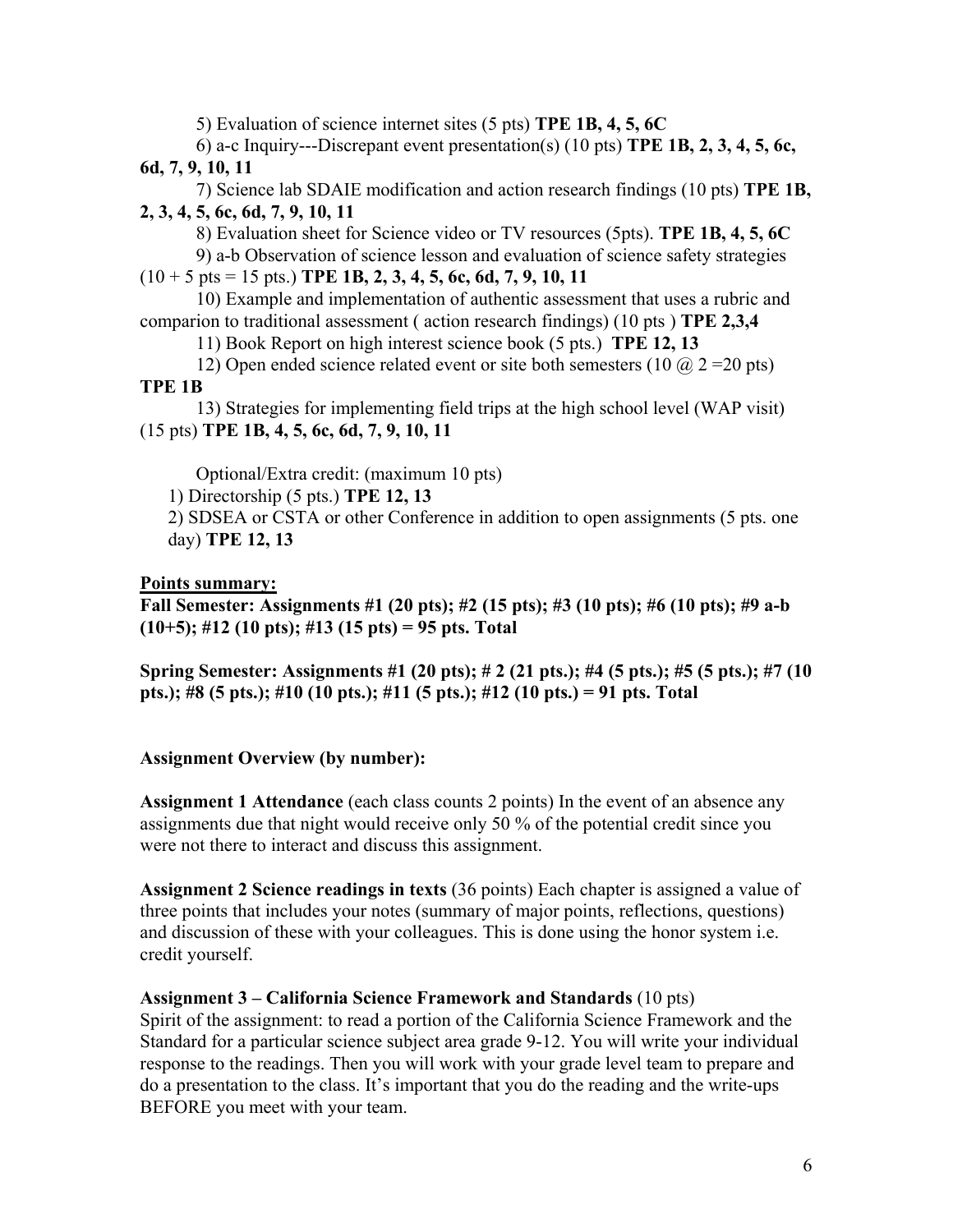- 3a Framework summary response 3 points
	- Read the first part of the California Science Framework, up to page 20. These include Board Policy, the Introduction and Chapters One, Two and Three (only high school and only your chosen subject area) and choose another chapter (so that each chapter in the framework is covered for your group).
	- Think about the reading holistically.
	- Write about a page, in your own words, that answers these questions: What do you think are the most important ideas addressed in the reading? Were there any ideas in the reading which were very new to you, and (or) which disagreed with something you thought?
- 3b Grade level Science standard response 2 points
	- Using the standard for your chosen subject,(assume a general course) pick a line item from physical science, life science, and earth science. For each one, come up with a brief description of an activity that students in that subject area can do that also addresses one of the Investigation and Experimentation standards for the subject.
	- You should end up with four sections, 1) includes a content standard line (physical, life, or earth science), 2) an Investigation and Experimentation line, 3) a one or two sentence description of an activity that combines the two; 4) how you might incorporate the ideas in your individual team chapter which you read in the lesson plan which your team will develop. The whole thing should be about a page.
- 3b. Team preparation and presentation 5 points
	- Get together with your team by subject area (chemistry, physics, biology or earth science). Look at the activities that everyone wrote up for Assignment 2b. Choose one.
	- As a team, write up a lesson plan for the activity (with objectives, activities, assessment, the works). This lesson plan should also try to integrate the ideas from the individual team chapters 4-11. Put it on chart paper or an overhead transparency so it can be easily presented to the class.
	- As a team, think about the entire set of standards for the subject area. If you only had time, as a teacher, to do half of it with your kids, which half would you do, and why? Make a list to present to the class, and be prepared to give your reasons for your choices.
	- In 8 minutes or less, present your creative lesson plan and standards choices. Be prepared to explain why your science lesson plan represents a standards based, student centered, inquiry based concept and why your chose the particular lines or sections from the standards to teach.

### **Assignment 4 (Internet Sites) (5pts) Assignment 5 ( Software ) (5pts) and Assignment 8 ( Science Television or video) (5 pts)** (**evaluation of science technology resources)**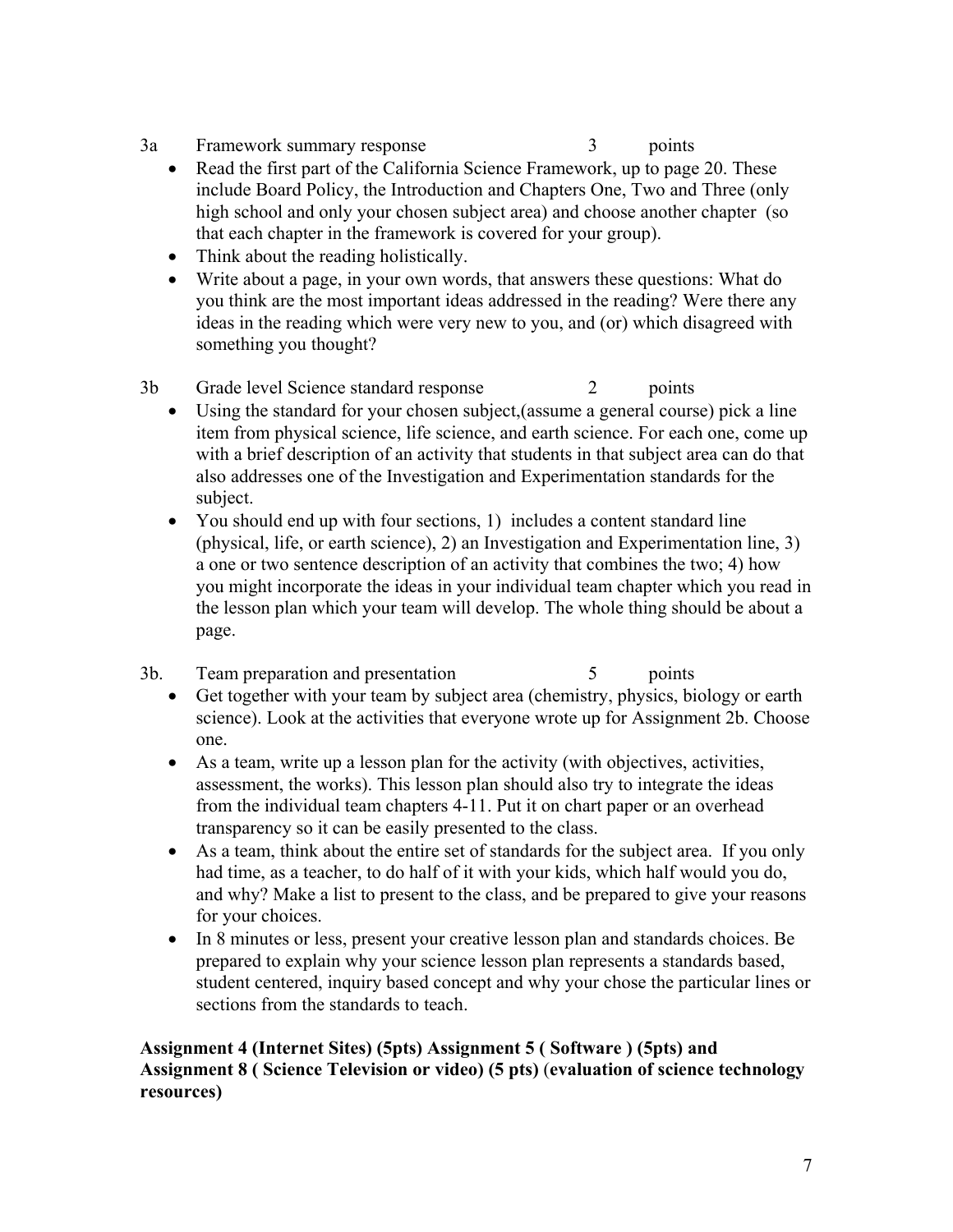Spirit of the Assignments: individually explore potential internet, software and video science resources; rate them and provide feedback to classmates regarding their potential use.

For assignment 4 an 5 resources explore in detail at least three sites and three software sources and for assignment 8 one video resource and prepare the following for each:

- 1) name/ access information (so someone else can access)
- 2) rating 1-5 with justification for use by teacher, student (appropriateness for what subject or level)
- 3) how would you use it

4) electronic documentation so the technology director can collect and send complete copies to all

## **Assignment 6: Inquiry based Discrepant Event Presentation** (10 pts)

Spirit of the Assignment: to develop and teach a particular kind of a science inquiry lesson that teaches both science thought processes and science content. You will practice your discrepant event on at least one school-age child and reflect on the child's responses and what they indicate about how much he/she understood. Working by yourself or with a partner you will actually present your discrepant event to the class and give a copy of the lesson plan to each class member. After all the discrepant events have been presented, you will take a quiz to demonstrate that you personally learned the important science concepts that were presented.

- 6a. Discrepant Event Lesson Plan and Presentation 5 points
	- Working by yourself, or with a partner, find a discrepant event to do. You can get one from Discrepant Events, by Keating, or go to a bookstore or the children's section of the library and look for books on Science Tricks, or Science Magic.
	- Get together the materials needed for the discrepant event. (If you can't get certain things, look for another event to do.)
	- Practice doing the event. (If you can't get it to work, you may need to find another event to do.)
	- Make sure you understand the science behind the event. If you got it from an internet website, there may be background info on the site. Another good place to look: the children's section of the public library. Find children's books on the topic in addition to or even preferably to books for adults. The children's books will explain things simply and will use the appropriate vocabulary for you to use with your students. Remember, you don't have to have a college-level understanding of the topic, just have good, accurate information at your students' level.
	- Do your discrepant event with at least one school-age child and take careful notes on the child's responses. (This ties in with Assignment 6b.)
	- Fill in the discrepant event cover sheet, including the two questions.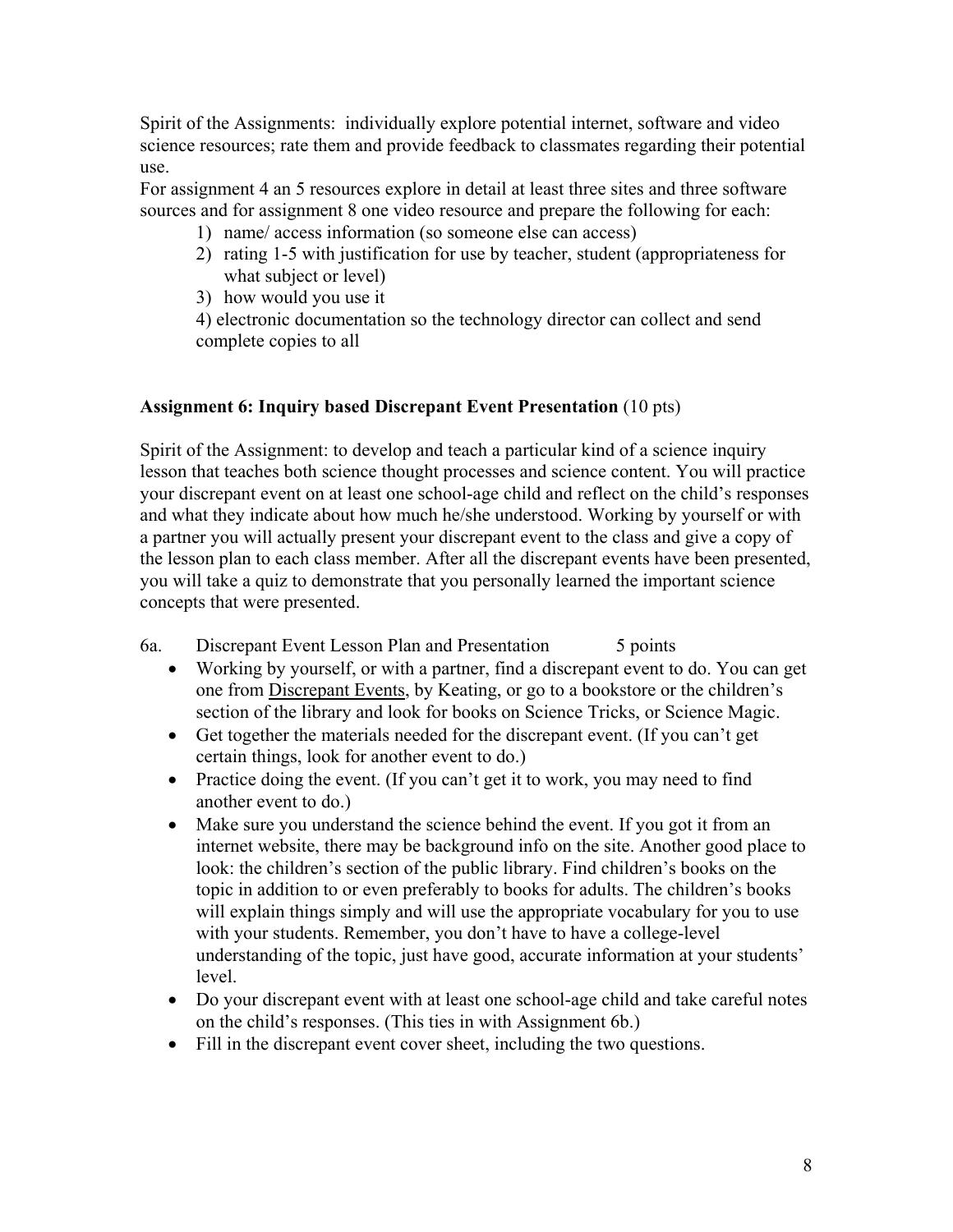- On your assigned day, bring in your materials and equipment and do your discrepant event for/with the class. You are limited to 15 minutes presentation time.
- After presenting your event, give each member of the class a copy of the lesson plan.
- Turn in your lesson plan, the cover sheet and your individual journal.
- 6b. Discrepant event journal 5 points 5 points

- After you have done your discrepant event with a child or children, look at your notes and think about how it went. (You may realize that your event needs to be modified before you do it with the class.)
- Write a description of what happened, with special attention to what the child said and did. Analyze the child's response: what portions of the event, and to what extent, did the child understand what was happening? Why or why not?

### **Assignment 7: Science lab SDAIE modification (and action research findings) (10 pts)**

Spirit of the Assignment: take an existing science lab or activity and rewrite it to be more appropriate for understanding particularly by second language learners. Evaluate using the action research model by comparing outcomes of experimental (SDAIE) with control (original lab or activity). See suggested ideas in Keating, Aztec press customized text for Schools of the  $21<sup>st</sup>$  Century and in Choate Ch 13.

For the assignment: Use the SDAIE lab or activity you have prepared and incorporate it into a class during student teaching and compare it to outcomes in the original lab or activity (3 pts) and 1) bring overhead copy of original science lab or activity and revised lab (2pts ); 2) List of changes/ adaptations you made (2pts ); 3) Incorporate a simple action research evaluation by comparing two classes one who used original lab (control) and another who used modified lab (experimental). Compare the success of the two using such tools as teacher observations, focus groups, student assessment of understanding, Quickwrite and discussions. Discuss briefly your findings (3 pts).

### **Assignment 9 a-b** Observation of science lesson  $(10 + 5 \text{ pts} = 15 \text{ pts})$

Spirit of the assignment: a) to intelligently observe a science lesson. During your observation/participation time you will find a teacher who is teaching science (this may or may not be your own master teacher). You will interview the teacher before and after the lesson. If possible, it's good to also talk with some of the students after the lesson. You will put those responses together with your own observations and conclusions to write your report. DON'T JUST GIVE BRIEF ANSWERS TO THE BULLETS – WRITE A REPORT THAT CAN BE READ. **General guidelines for completing 9b**: As part of the interview ask the master teacher to describe how they deal with safety issues in their course. This should include as a minimum: lesson plans they use to teach safety, lab safety contract, general rules used, and any general experiences in dealing with science safety.

### **General guidelines for completing 9 a**: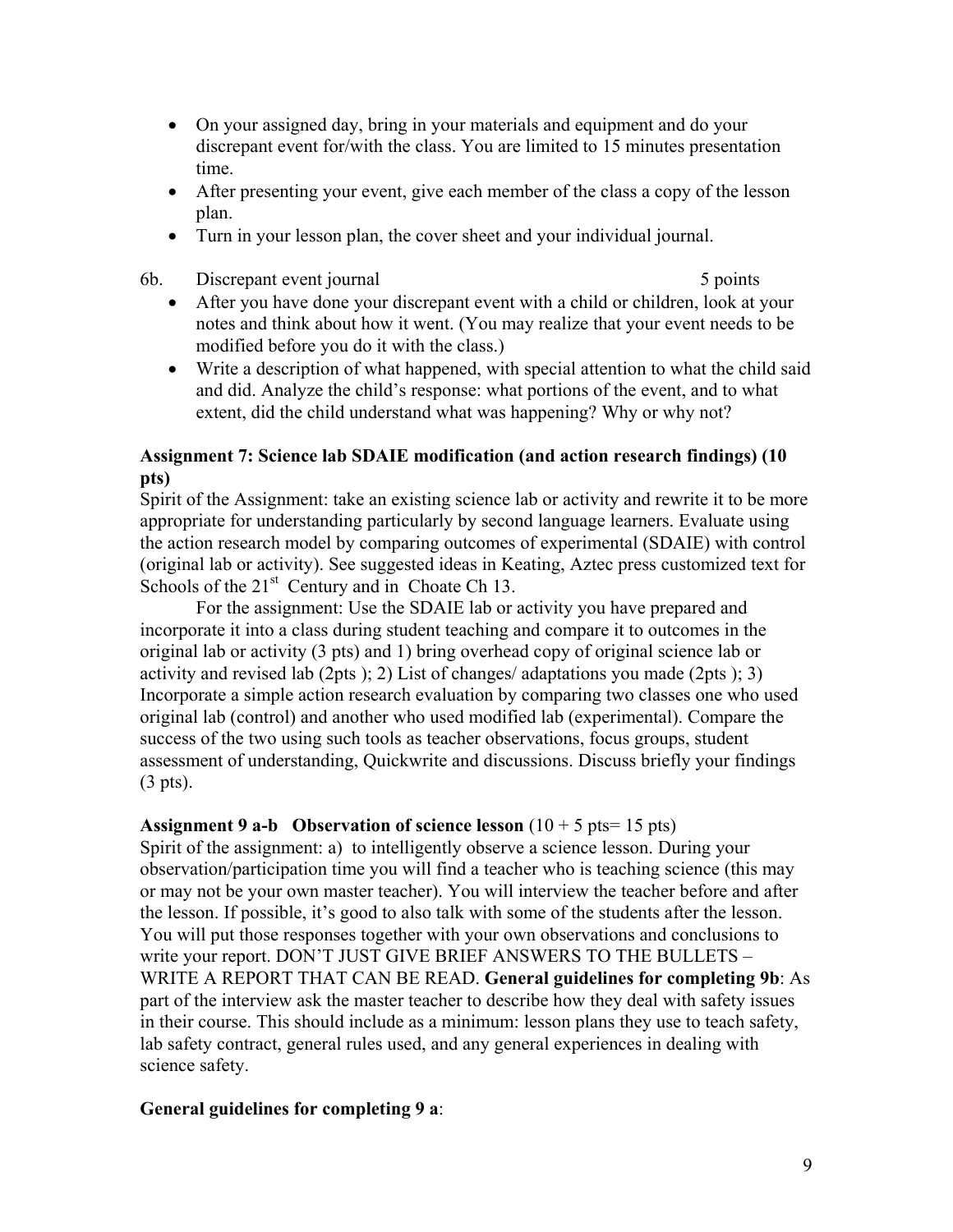GENERAL INFORMATION: grade level, district, description of the activity.

BEFORE (Interview)

- How did the teacher come to do this lesson?
- How did he/she pick the topic?
- Where did the materials come from?
- In general, how does the teacher think the children will respond to the lesson?
- Name three children in the class who will like this lesson and do well on it.
- Name three children who might have difficulty, either cognitive or behavioral and describe the problems they are likely to have.

DURING (observation)

- Is there a written or unwritten plan for this lesson?
- What are the objectives (if this/these are unstated, you will have to figure them out)
- How does the teacher know that the objectives were met at the end of the lesson?
- How does the teacher know as the lesson is going on whether the kids are getting it? (checking for understanding)
- Does the teacher make any adaptations to address the needs of the children who might have difficulty?
- Can you clearly follow the procedures the teacher is using and do they relate directly to the objectives?

AFTER (interview teacher, and if possible, some kids)

- How did the lesson go?
- Did the teacher correctly predict the performance of specific children?
- Did the adaptations (if there were any) work?
- How about the class as a whole were the children engaged?
- Did they learn the skills or content? Did they get it?
- How does the teacher know whether they got it or not?
- Were there any logistical problems?

If you taught this lesson, how would you change it? (Include as many things as you can think of. Even if the lesson was wonderful, come up with at least one modification of your own.) Remember, there is no such thing as a perfect lesson.

### **Assignment 10 Comparison of the use of authentic assessment vs. traditional assessments in Science (10 pts )**

Spirit of the assignment: prepare both an authentic and traditional assessment and their rubrics and implement them in an actual science lesson. Design an action research plan to evaluate the findings. Describe the strengths and challenges that you found in using this as an assessment.

For this assignment be prepared to discuss and include as part of the discussion: 1) a copy of the actual lesson plan; 2) a copy of the assessments and rubrics you used